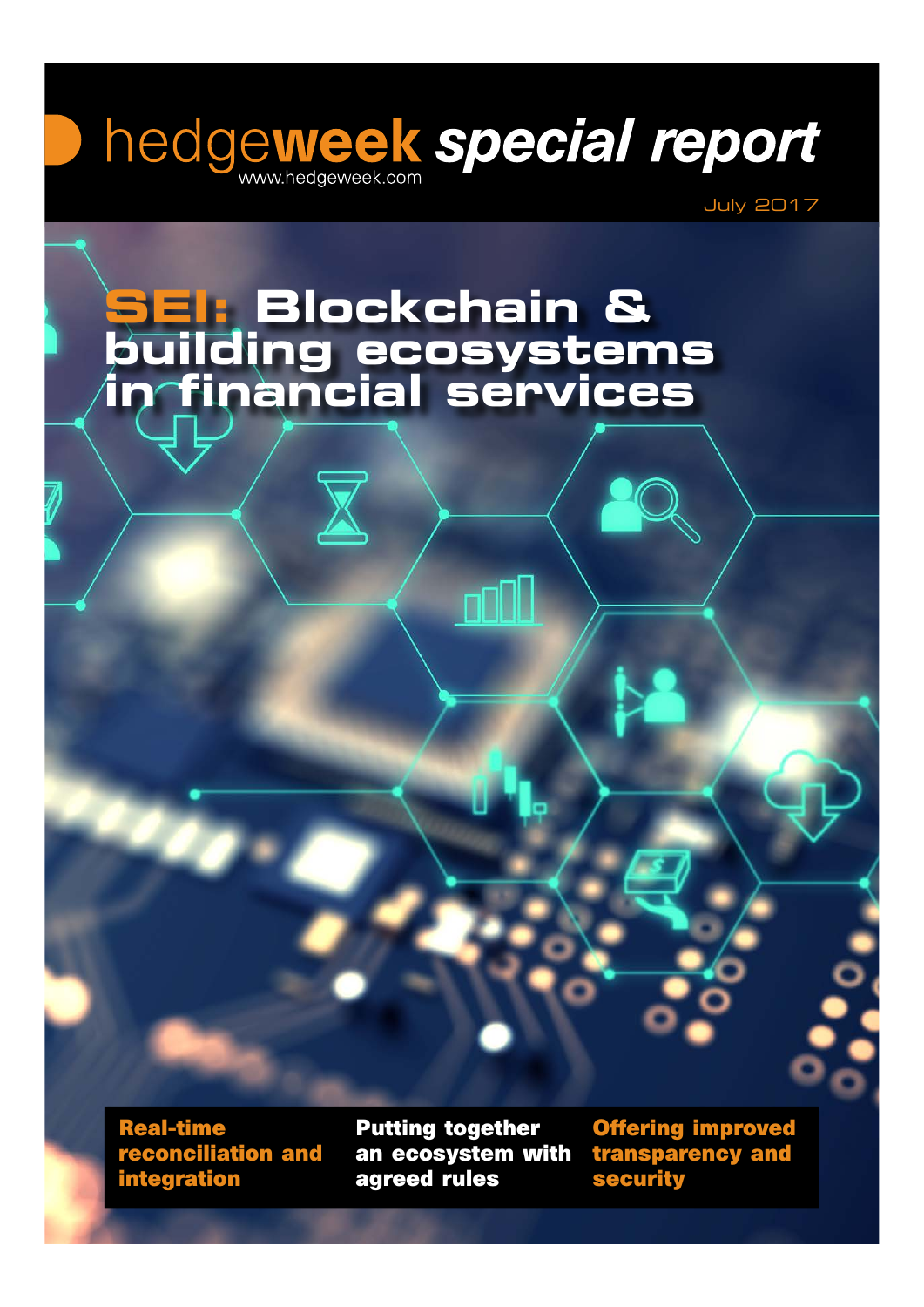

## Blockchain & building ecosystems in financial **services**

By James Williams

#### **What could blockchain mean for the financial services industry?**

Attend almost any financial industry event today and the chances are a panel discussion will refer to blockchain and the transformation opportunities it could afford the industry. It has become a buzzword, a term that one has to pretend to understand and nod sagely whenever it comes up in conversation. If you don't understand blockchain, you're not in the club, cast aside as a technological Luddite.

In short, blockchain is a shared digital, immutable ledger that records events or transactions within a fully distributed or peerto-peer network, whether public or private, and verifies them across the number of participants operating within that network.

From a trading perspective, it enables

people to clearly quantify and understand what it is they are purchasing.

Indeed, the immutability feature of blockchain is what makes the ability to look at information and perform reconciliations in real-time, for example, really exciting. It has the potential to revolutionise the financial industry by removing reliance on intermediaries to clear and settle accounts and introduce significant cost savings. One survey<sup>1</sup>, by Bain & Co, estimates that total savings to global financial markets could reach anywhere from USD15 billion to USD35 billion.

To underscore just how much excitement there has been since bitcoin – the cryptocurrency developed by Satoshi Nakamoto (a pseudonym) that uses blockchain technology – first emerged in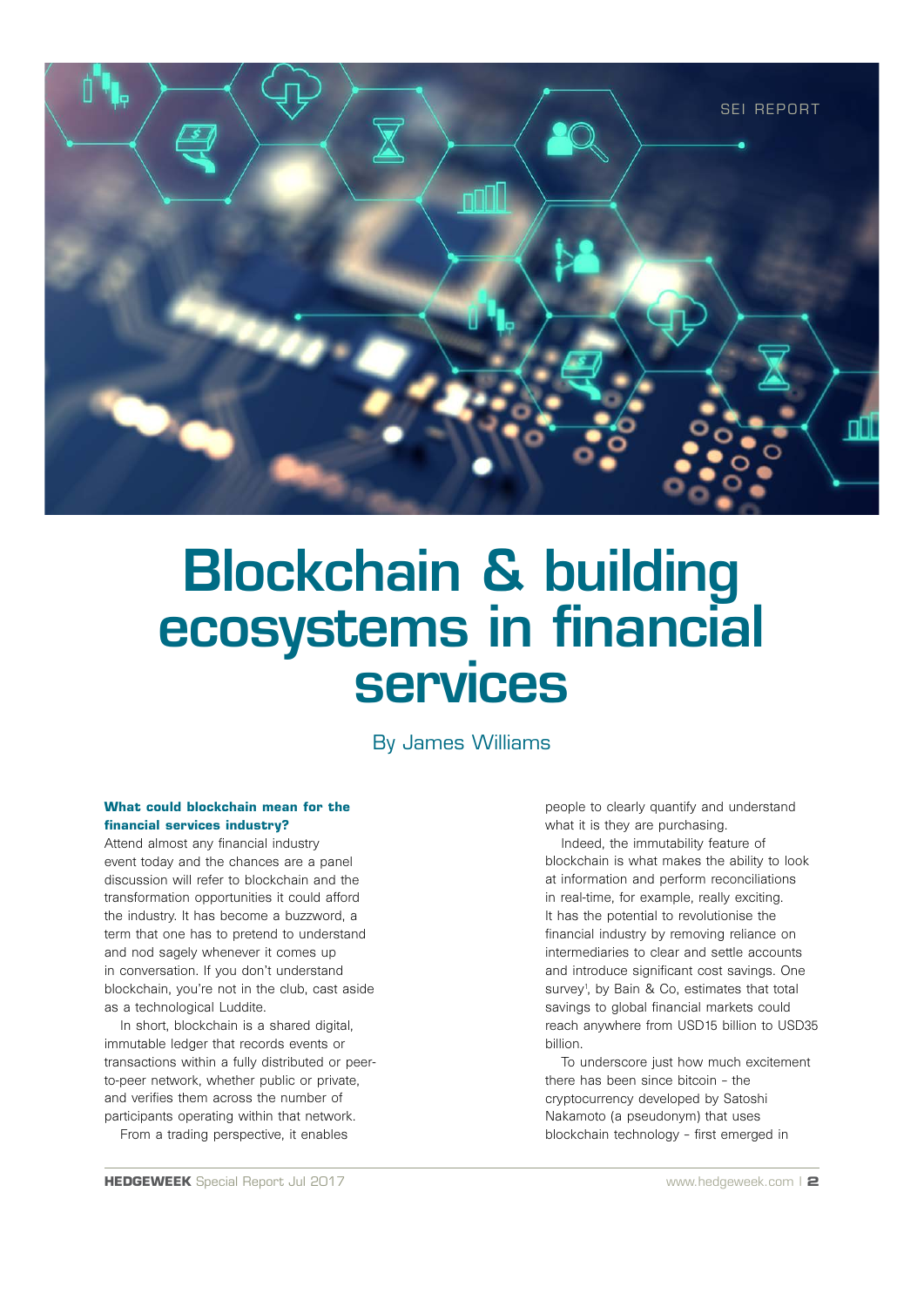2009, firms that have engaged in research and development of this technology have raised more than USD1.55 billion in venture capital since 2012, according to CB Insights.

#### **So many flavours**

Cristina Dolan is an expert on blockchain technology and is the founder of InsightChains, a New York-based consultancy practice focused on digital transformation. Dolan has been presenting at conferences and working with organisations to build ecosystems around shared data with economic layers facilitated by the use of tokens to create a network effect for adoption.

"The blockchain ecosystem is part of what I call the whole digital transformation and it opens up a lot of opportunities," says Dolan. "There are more than 30 different flavours of blockchain and three different categories. These include: publicly distributed ledgers (Bitcoin, Ethereum), which require economic transactions, private and consortium versions of blockchain, and thirdly hybrid versions of blockchain.

"Blockchain is just a generic term for the technology. The magic is how one brings different parties together, and how they set the rules to contribute the data relative to a security, or a policy, to build an ecosystem."

In some respects, the concept of blockchain is not new. The UK real estate market works off of a similar principal. There is one land registry that records all sales and purchases of housing stock. It is a single ledger that has been in use since the Royal Commission on Registration of Title (1857).

#### **Speed it up please!**

Jim Warren, Head of Solutions Strategy & Development at SEI, says the technology makes perfect sense in principal and could indeed alter the entire modus operandi of financial services.

"However, in today's reality there are limitations with distributed ledger technology, specifically the speed at which it can process things: Due to bitcoin protocol, bitcoin blockchains, for example, can only achieve seven transactions per second compared to VisaNet, which has a peak processing capacity of over 50,000 transactions per second."



A recent report by EY<sup>2</sup> based on research it conducted in 2016 found that scalability is likely to be a hurdle to industry-wide adoption for many organisations. When asked, 'Which milestones must blockchain pass before broad adoption would be possible at your organisation?' 80 per cent of respondents cited: "Demonstrated ability to handle volume resiliency".

Processing speed is one of the reasons why people have come up with other versions of blockchain. Goldman Sachs, for example, has filed patents for various blockchain technologies. One of these is a different flavour of bitcoin called SETLcoin, illustrating where the bank's current thinking is for how best to apply blockchain to its business model.

Blockchain attempts to automate the trust and verify framework within which modern finance operates. It is this that is causing processing speed issues. However, some believe that when used in a private, closed environment the 'trust' element becomes less important and are removing it in newer versions of blockchain. An example of this is Corda, another bitcoin variant developed by R3, a consortium of banks that are pooling resources and who have just secured USD107 million from 43 financial institutions to build a blockchain platform<sup>3</sup>.

"The financial industry requires different flavours of visibility and privacy than what bitcoin offers. A number of blockchain solutions have been created to adapt to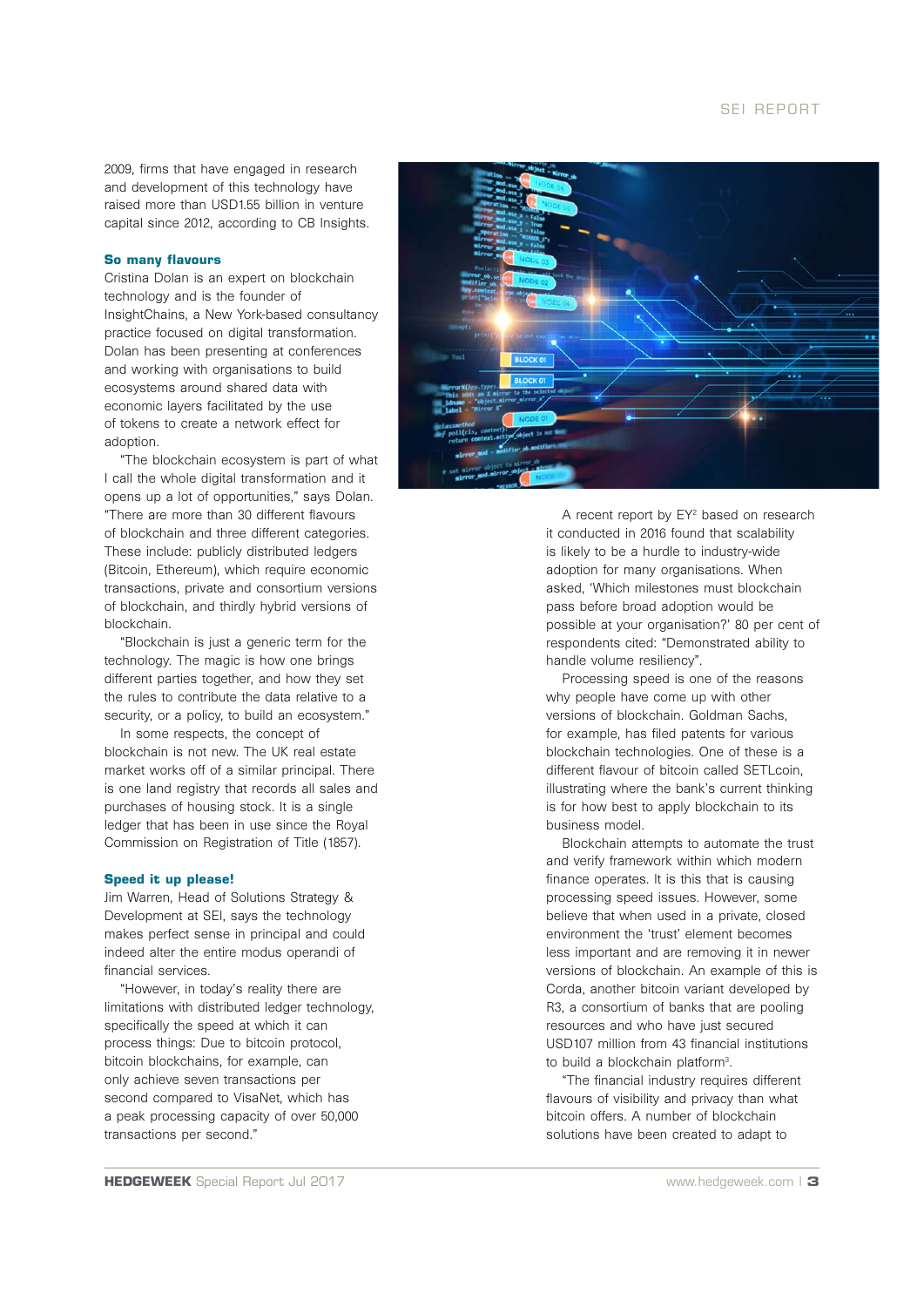#### SEI REPORT

different industry requirements. For example, R3 worked with financial institutions to create Corda which is a distributed ledger built for financial services to record and manage financial agreements. Some of the key features include data access protected by agreements and consensus executed between firms and their specific deals," explains Dolan.

#### **The 'How' of blockchain**

Conceptually, blockchain is great but the financial industry remains a long way from making it work. Hence why a lot of firms, and consortia such as R3, are doing R&D and running proofs of concept.

Comments SEI's Warren: "Our perspective on blockchain has been that we like to remain at the forefront of technology and we felt it was important to plug into the 'how' of blockchain not just the 'what'. So we started looking at how it could work, and for what purposes we could use it. So far, our feeling is that its near-term usage is probably more for internal-based capabilities than external.

"One of the things we found out early on was that, when interacting with large institutions, getting them all to march to the same beat was a bit of a challenge because everyone has different internal policies and procedures, as well as desired end-games. So our focus became: How can we use blockchain technology internally to manage data and to manage integration?"

Real-time reconciliation and integration is the beauty of what blockchain brings to financial organisations but in Warren's view, until multiple parties are able to agree on a common set of rules, the ability to utilise blockchain technology in wider ecosystems, outside of the four walls of an individual organisation, will remain limited.

"We have no doubt that issues such as processing speed will be resolved over time. Of more importance will be getting different parties to agree on format and capability," he says.

One example of where blockchain technology could enhance the operation of financial markets is the securitisation space. There remain a lot of data opacity issues when investors buy portfolios of CLOs on secondary markets and need to interrogate the underlying loan details.



*"Blockchain is just a generic term for the technology. The magic is how one brings different parties together, and how they set the rules to contribute the data relative to a security, or a policy, to build an ecosystem."*

**Cristina Dolan, InsightChains**

To address this, fund managers are looking to develop a blockchain solution that could provide a 360-degree view of the loan asset, including everybody who had touched that asset, so that when the time comes for it to be sold in the secondary market, all of the relevant loan data is visible.

#### **Regulatory benefits**

Blockchain could also revolutionise the way that asset managers deal with regulatory reporting obligations. Currently, there is a great deal of work involved sharing data with counterparties, cleansing it, putting it into report templates, and filing it with different regulatory authorities.

As SEI itself points out in a recent report – *The Investment Management Operating Model 2.04* – it is easy to visualise a future in which regulatory reporting is as simple as granting secure permissions to oversight authorities to view the ledger.

"Because DLT looks to vastly improve financial security, accuracy and latency, regulators and standards associations have been quick to voice their support in getting blockchain to the point of standardisation," writes SEI.

"In this day and age, with all the regulatory issues around investors, if we had a shared ledger of investor information that multiple parties could simultaneously reference – for KYC information for example – that could be a game changer. And on the investment side, we could use blockchain for smart contracts for derivatives and other financial instruments, creating a process that could be easily shared, reducing settlement timelines dramatically," posits Warren.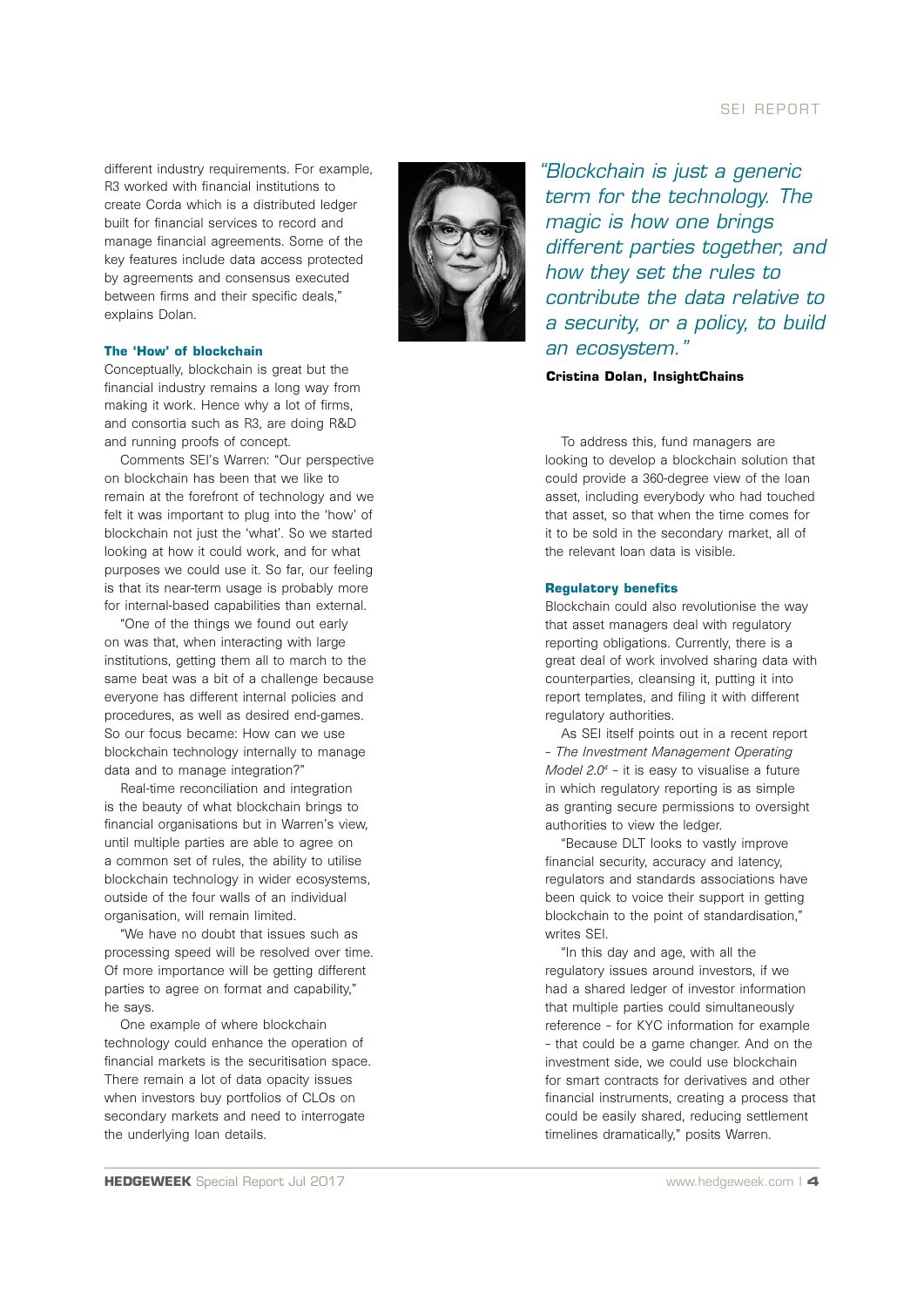#### SEI REPORT

#### **Internal blockchain for KYC**

One of the things that SEI has looked at internally is a shared ledger around investor information; processing investor records as they relate to investors in funds and trying to ascertain how it could be best used from a KYC perspective.

"We've done some proofs of concept in SEI Trade, a new product we launched earlier this year<sup>5</sup> to help fund managers with the investor onboarding process to make it as seamless as possible. It makes sense to use blockchain technology in SEI Trade. There are multiple investor transactions and KYC documents to track and monitor and this technology has the potential to offer a solution to that," suggests Warren.

SEI Trade streamlines the end-to-end processing of investor activities, allowing investor relations teams, in particular, to review, approve, track and take delivery of subscription documentation, KYC / AML requirements and supporting documentation.

"At this stage we're trying to work out how blockchain could plug in to other technologies on the SEI platform. We're doing this in discussions with clients to see if there could be some mutual benefit, or whether it makes more sense for us to use it internally to deliver information to our clients. Whether or not it has applicability today, it's important for us to keep ahead of these developments from an innovation perspective."

#### **Drone technology**

Undoubtedly, the continued adoption of digital platforms and the growing phenomenon that is the Internet of Things – where everything from TVs to toasters and fridge freezers will all be connected to the internet – will facilitate the rapid development of blockchain technologies. Although the technology is still in its nascent phase, the opportunities are limitless.

Walmart<sup>6</sup>, for example, has filed a US patent for a system designed to manage drone deliveries using blockchain-like distributed ledger technology. Like the loan securitisation example, the distributed ledger would store information unique to each package such as its location, its contents, etc. Impediments such as regulation and consumer acceptance, however, mean that



*"On the investment side, we could use blockchain for smart contracts for derivatives and other financial instruments, creating a process that could be easily shared, reducing settlement timelines dramatically."*

**Jim Warren, SEI**

mainstream adoption is unlikely to occur before 2020.

#### **Rules-based ecosystems**

Nevertheless, it shows what could be possible. The only restriction facing financial institutions is the limit of their imagination.

Those who take the time to consider how to bring blockchain technology into an ecosystem that could transform business have the best chance of becoming pioneers in this arena. And that means involving senior decision makers in the process, not just IT professionals.

Agreeing with Warren, InsightChain's Dolan comments: "Putting together an ecosystem with agreed rules is probably the hardest part of this whole equation, not necessarily the technical implementation. A lot of people have misconceptions and are incapable of seeing the power that a blockchain ecosystem could have on their organisation

"If you are trying to transform business you need to have senior decision makers involved in how to embrace this technology. If you can create an economic layer within an ecosystem, it could have the same network effect as bitcoin. However, in my view, people don't yet see how value can be extracted for their own organisations."

Once financial organisations have got past the first hurdle of optimising blockchain technology for internal operational processes, the likely second step on the evolutionary path will be how different parties come together to interact within private networks: closed environments where only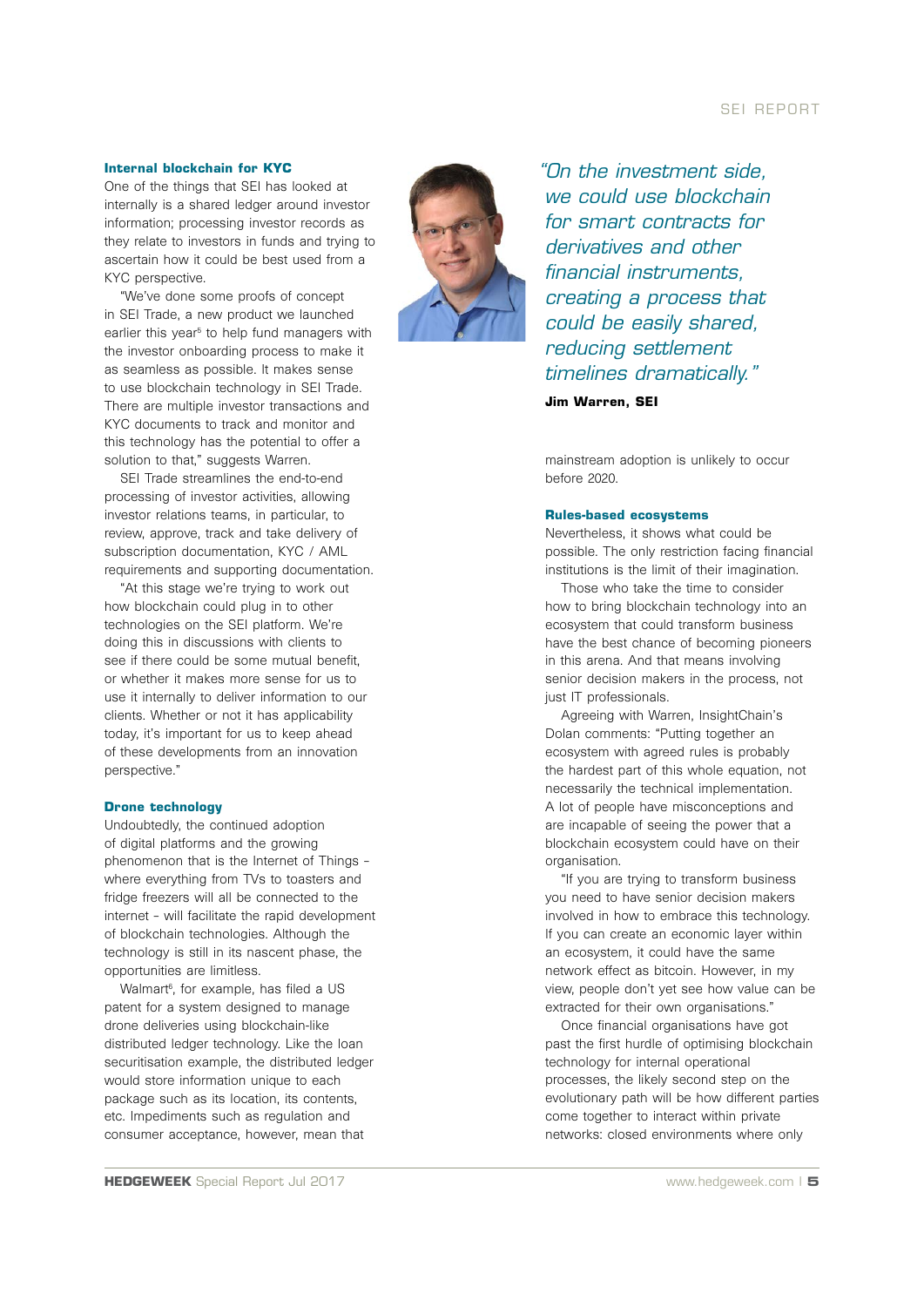#### SEI REPORT

trusted members, each of which represents a distribution node, can interact.

Each environment would leverage the immutable nature of data held in blockchain and it is this next stage of development that could really push the financial industry into a new paradigm.

Say there is a network of 10 people. In that network, each member has a node housed in its own data centre such as a cloud platform, and all 10 nodes synchronise.

"If I have a blockchain ecosystem with a number of counterparties, each counterparty will maintain a node on this network with the data, and this prevents any one party on the network from having control of all the data in a centralised location and manipulating the data. The consensus protocol will ensure that a majority of the nodes agree on the information appended on the ledger, which is why changing the information in one of the nodes will cause a failure for that node.

"Therefore, you will need legal agreements within these networks on how members of ecosystems will share and use their data. If you have untrusted parties putting bad data into an ecosystem, it will be recorded in the immutable ledger and will affect the reputation of that specific party. Trust has to extend out to the members of the ecosystem, since their reputation will be affected because the network will maintain the recorded evidence of their transactions," adds Dolan.

#### **Improved transparency and security**

Such are the volumes of data flowing across thousands of counterparty relationships within the financial industry that not only has data management become a core activity, it has become integral to remaining cyber secure.

If the second stage of evolution comes to fruition and private networks spring up, it has the potential to facilitate better transparency, as well as allow for the easier processing and reporting of regulatory responsibilities. Ultimately, blockchain is a methodology of ensuring that data can be shared and processed more accurately, and with more transparency, thanks to the concept of distributed ledger technology. "It has the potential of significantly improving the



situation but it won't solve every problem, it's not a panacea," cautions Warren.

#### **Blockchain & artificial intelligence**

As for how improved security could be achieved, it's worth pointing out that a lot of blockchain technology uses artificial intelligence.

One example is Everledger, which is now being used for the UK's diamonds industry. Everledger collects an asset's defining characteristics, history, and ownership to create a permanent record on the blockchain. As its website states, "this digital incarnation, or thumbprint, is used by various stakeholders across a supply chain pipeline to form provenance and verify authenticity".

Machine learning is employed to create the thumbprint using 41 data points to describe the diamond, which include provenance to monitor conflict diamonds. This system is easier to monitor than paper certificates that can be forged.

This is the power of a closed ecosystem. Everyone can see everyone else, the ledger cannot be altered by adding erroneous data points and it is this that provides enhanced security.

The concept applies equally to interest rate swaps – or any other financial instrument – as it does to diamonds.

"Some instances of blockchain only have a couple of nodes. An example here would be Nasdaq. It has created an immutable blockchain application for privately held companies to subscribe to so they are able to document when shares are issued. From an accounting perspective, the ability to time stamp and construct an electronic audit is very powerful," says Dolan.

Regardless of whether it's a couple of nodes, or 2 million nodes, it's the immutability and time stamp quality that makes blockchain technology so valuable. Going forward, it could help to avoid lawsuits, IRS issues and so on because of the provenance point made above; the distributed ledger records each and every piece of information.

#### **Blockchain interoperability**

If, as predicted in this report, the financial industry begins to develop private networks, what might the implications be if Goldman